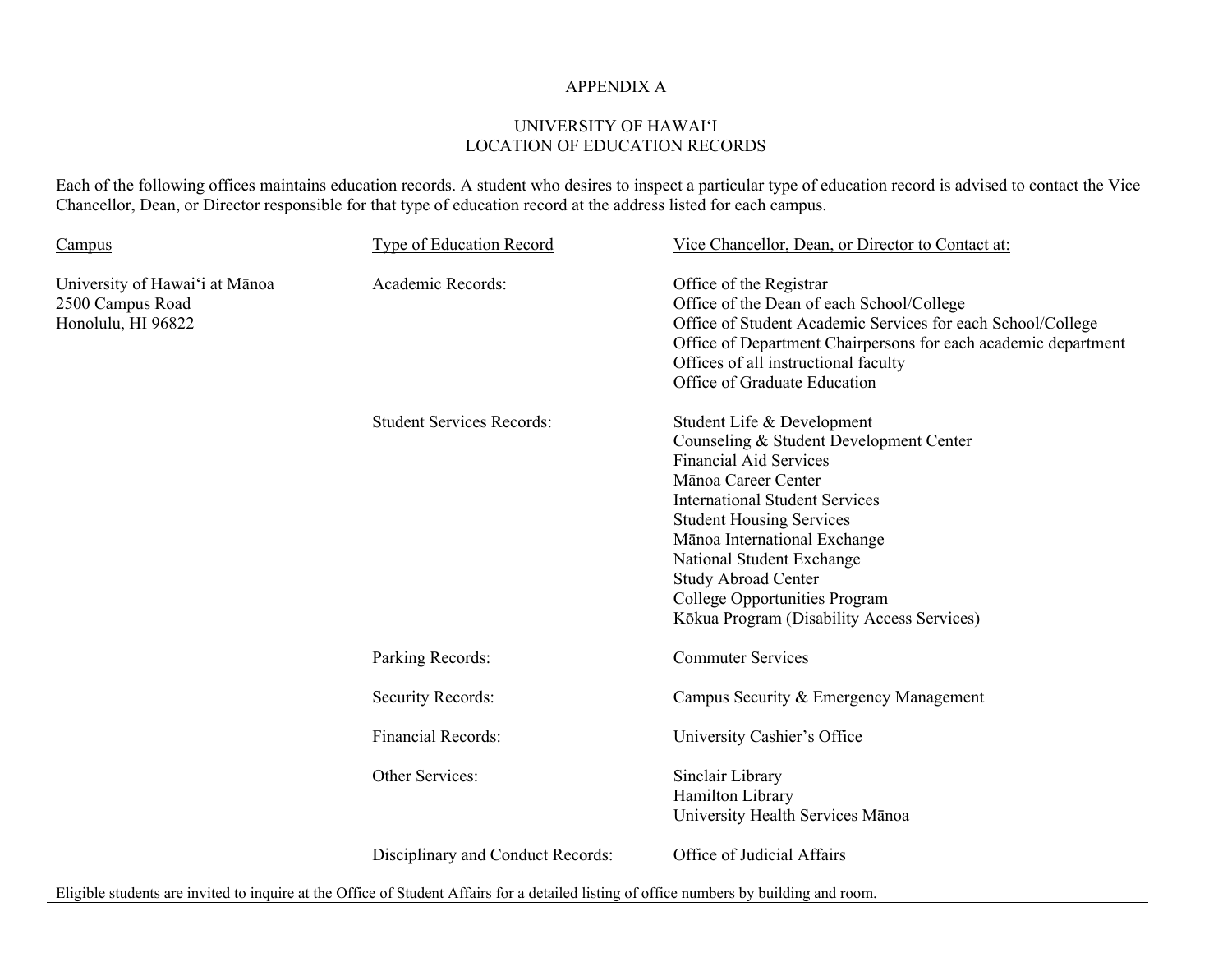| Campus                                                                  | <b>Type of Education Record</b>  | Vice Chancellor or Director to Contact at:                                                                                                                                                                                                                                                                                                                                                                                                                                                                             |
|-------------------------------------------------------------------------|----------------------------------|------------------------------------------------------------------------------------------------------------------------------------------------------------------------------------------------------------------------------------------------------------------------------------------------------------------------------------------------------------------------------------------------------------------------------------------------------------------------------------------------------------------------|
| University of Hawai'i at Hilo<br>200 W. Kawili Street<br>Hilo, HI 96720 | Academic Records:                | Registrar's Office<br>Office of the Vice Chancellor for Academic Affairs/Graduate<br><b>Education Division</b><br>Office of the Dean of each academic college<br>Office of the department chair/division head for each academic<br>department/academic division<br>Individual faculty/instructor offices                                                                                                                                                                                                               |
|                                                                         | <b>Student Services Records:</b> | Admissions Office<br><b>Advising Center</b><br>Campus Center<br><b>Career Development Services</b><br>Center for Global Education & Exchange<br><b>Disability Services</b><br><b>Financial Aid Office</b><br><b>Intercollegiate Athletics</b><br><b>International Student Services</b><br>Kipuka Native Hawaiian Student Center<br>Minority Access & Achievement Program<br>National Student Exchange<br>Pacific Islander Student Center<br>Student Health & Wellness Programs<br>University Housing<br>Women's Center |
|                                                                         | <b>Financial Records:</b>        | <b>Business Office</b>                                                                                                                                                                                                                                                                                                                                                                                                                                                                                                 |
|                                                                         | Other Services:                  | Office of the Director of Mookini Library<br>Office of the Dean of the College for Continuing Education and<br><b>Community Service</b>                                                                                                                                                                                                                                                                                                                                                                                |
|                                                                         | Discipline and Conduct Records:  | Office of the Associate VC for Student Affairs & Dean of Students<br>University Housing/Office of Residence Life                                                                                                                                                                                                                                                                                                                                                                                                       |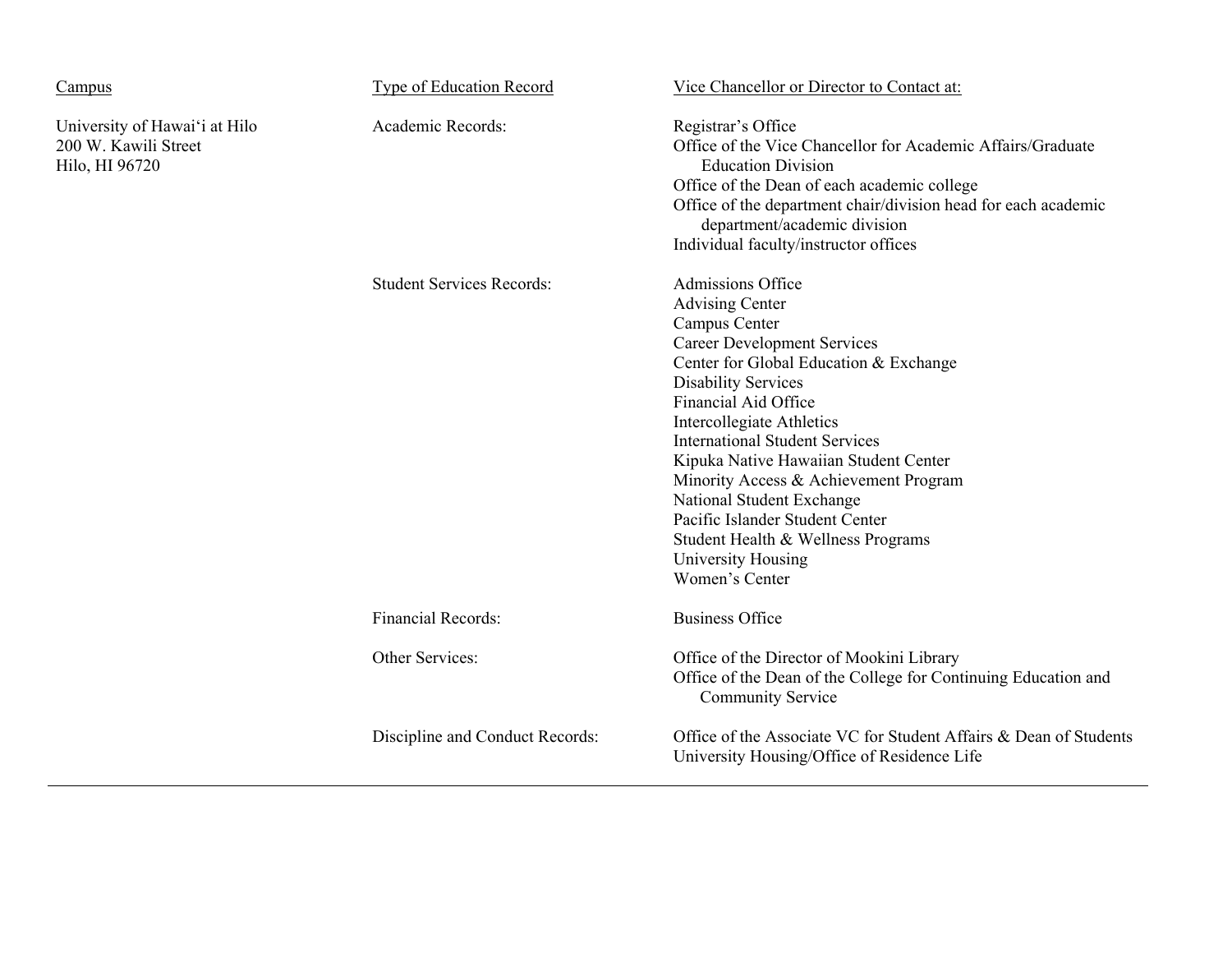| Campus                                                                              | <b>Type of Education Record</b>  | Vice Chancellor or Director to Contact at:                                                                                                                                                                                                                                                |
|-------------------------------------------------------------------------------------|----------------------------------|-------------------------------------------------------------------------------------------------------------------------------------------------------------------------------------------------------------------------------------------------------------------------------------------|
| University of Hawai'i-West O'ahu<br>91-1001 Farrington Highway<br>Kapolei, HI 96707 | Academic Records:                | Office of the Registrar<br>Office of the Vice Chancellor for Academic Affairs<br>Offices of all instructional faculty                                                                                                                                                                     |
|                                                                                     | <b>Student Services Records:</b> | Office of the Vice Chancellor for Student Affairs                                                                                                                                                                                                                                         |
|                                                                                     | Financial Records:               | Office of the Vice Chancellor for Administration<br>Cashier's Office                                                                                                                                                                                                                      |
|                                                                                     | Parking and Security Records     | Parking and Security Office                                                                                                                                                                                                                                                               |
|                                                                                     | Other Services:                  | University Library                                                                                                                                                                                                                                                                        |
|                                                                                     | Discipline and Conduct Records:  | Office of the Vice Chancellor for Student Affairs                                                                                                                                                                                                                                         |
| Hawai'i Community College<br>200 W. Kawili Street<br>Hilo, HI 96720                 | Academic Records:                | Records and Internal Data Management                                                                                                                                                                                                                                                      |
|                                                                                     | <b>Student Services Records:</b> | Office of the Vice Chancellor for Student Affairs<br>Records and Internal Data Management<br>Admissions and Registration Office<br>Counseling<br>Kau Wa'a Center<br>Career and Job Development Services<br>Hā'awi Kōkua<br>Financial Aid Office<br>Hālaulani<br>I Ola Hāloa<br>Kulukuluua |
|                                                                                     | <b>Financial Records:</b>        | Office of the Vice Chancellor for Administrative Affairs                                                                                                                                                                                                                                  |
|                                                                                     | Other Services:                  | Office of the Director of Mookini Library<br>Director of UH West Hawai'i                                                                                                                                                                                                                  |
|                                                                                     | Discipline and Conduct Records:  | Office of the Vice Chancellor for Student Affairs<br>Admissions and Registration Office                                                                                                                                                                                                   |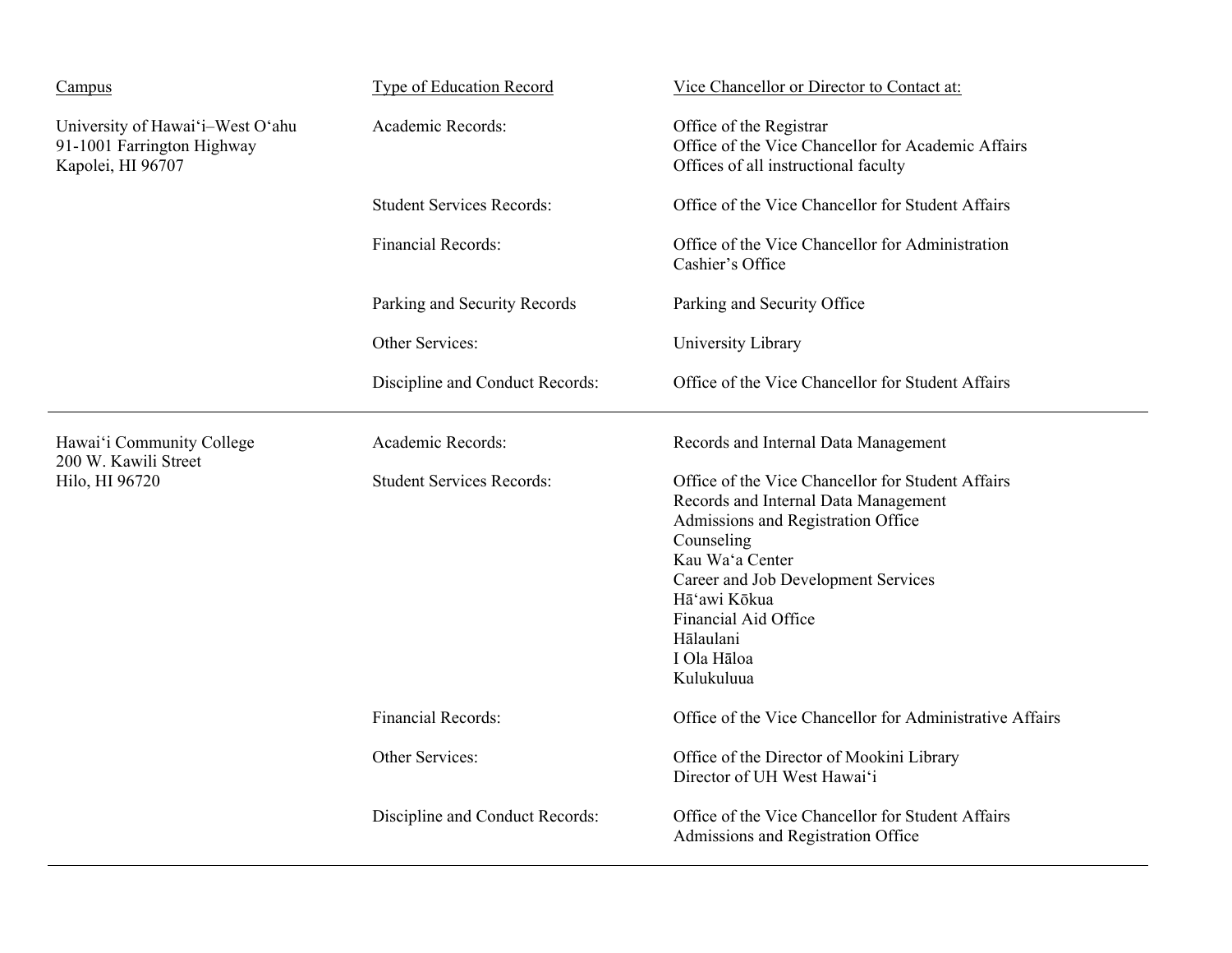| Campus                                                                       | <b>Type of Education Record</b>  | Vice Chancellor or Director to Contact at:                |
|------------------------------------------------------------------------------|----------------------------------|-----------------------------------------------------------|
| Honolulu Community College<br>874 Dillingham Blvd.<br>Honolulu, HI 96817     | Academic Records:                | Registrar's Office                                        |
|                                                                              | <b>Student Services Records:</b> | Office of the Dean for Student Services                   |
|                                                                              | Financial Records:               | Office of the Director of Administrative Services         |
|                                                                              | Other Services:                  | Office of the College Librarian                           |
|                                                                              | Discipline and Conduct Records:  | Office of the Dean for Student Services                   |
| Kapi'olani Community College<br>4304 Diamond Head Road<br>Honolulu, HI 96816 | Academic Records:                | Registrar's Office                                        |
|                                                                              | <b>Student Services Records:</b> | Office of the Vice Chancellor for Student Affairs         |
|                                                                              | Financial Records:               | Office of the Vice Chancellor for Administrative Services |
|                                                                              | Other Services:                  | Office of the College Librarian                           |
|                                                                              | Discipline and Conduct Records:  | Office of the Vice Chancellor for Student Affairs         |
| Kaua'i Community College<br>3-1901 Kaumuali'i Highway<br>Līhu'e, HI 96766    | Academic Records:                | Registrar's Office                                        |
|                                                                              | <b>Student Services Records:</b> | Office of the Vice Chancellor for Student Affairs         |
|                                                                              | Financial Records:               | Office of the Director of Administrative Services         |
|                                                                              | Other Services:                  | Office of the College Librarian                           |
|                                                                              | Discipline and Conduct Records:  | Office of the Vice Chancellor for Student Affairs         |